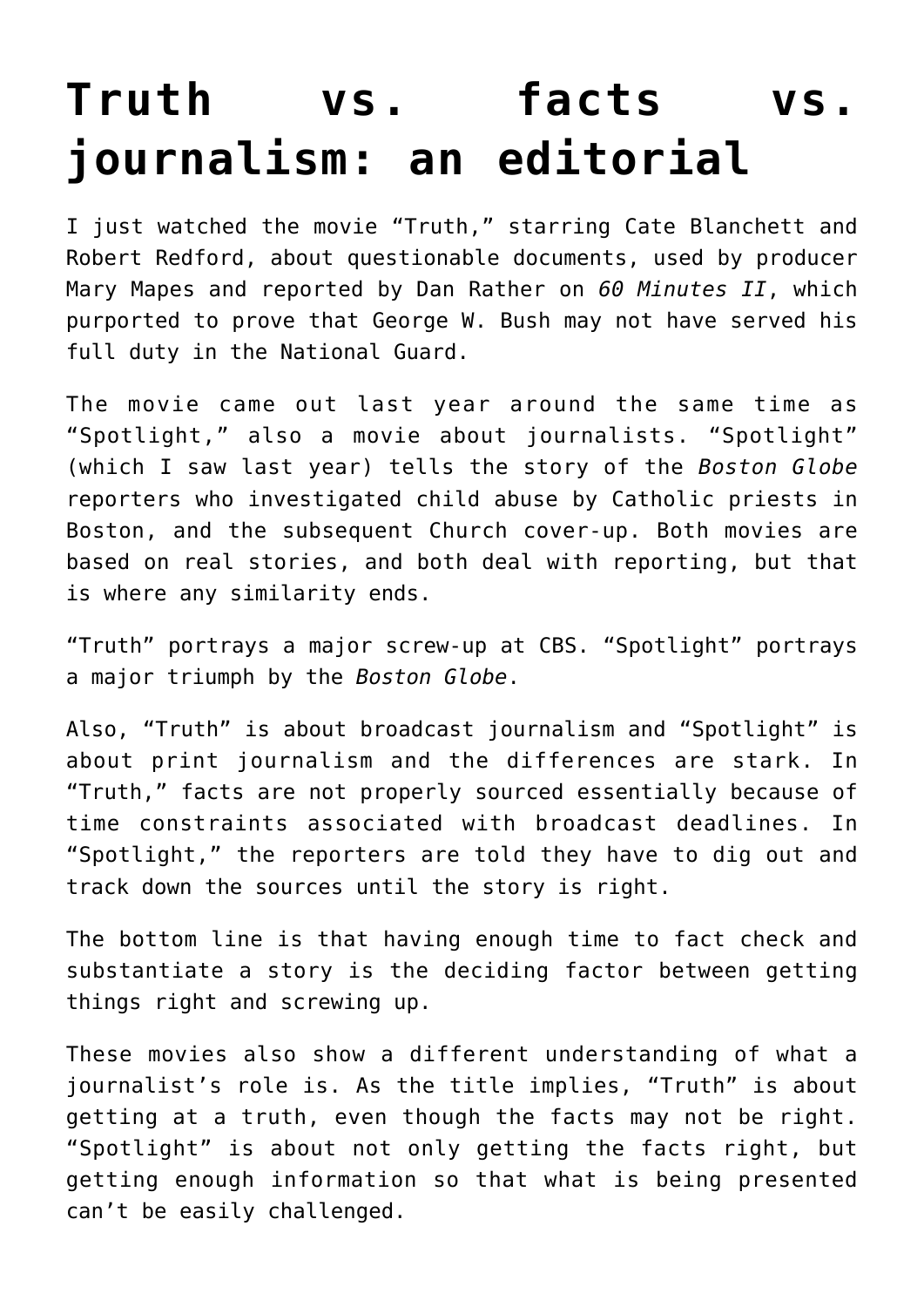## **Facts and truth are not the same.**

Facts are provable. The high temperature in Washington, D.C. on February 15th was 29F as recorded by the weather watchers at Reagan National Airport. You can check that.

Truth is a belief, and it is changeable. What is true to someone, such as he/she believes that chocolate is the best flavor may not be true to someone who prefers vanilla. The only facts here are that chocolate and vanilla are flavors.

When we write, and especially when we edit, we have to check the facts. Are names spelled correctly? Are the numbers used accurate? And further, we have to check the sources. Just because many people are saying something on social media does not make it factual. Not being careful with fact-checking leads to a story blowing up as it did in "Truth." It may or may not be true that President Bush skirted his National Guard service, but it will never be proven without checking sources (are they reliable?) and facts carefully and thoroughly.

## **Is the campaign trail a fact-free zone?**

And that brings me to political journalism today. As has been evidenced countless times on the campaign trail, many of the candidates are not dealing in facts, but rather in their own truths or beliefs. And many political journalists are caught up in trying to question the "truth" without knowing or researching or checking the facts. So we hear statements that are not fact-based such as America is "less safe" today because of Barack Obama's policies or that Obamacare is hurting the economy. These are not facts. They are beliefs and they are not provable.

Journalists who are covering the campaign have a duty to find and point out the facts. Sometimes we'll see them do this. For example, on *Fox News Sunday*, Chris Wallace pushed back against Ted Cruz's assertion that Obamacare has been a job killer by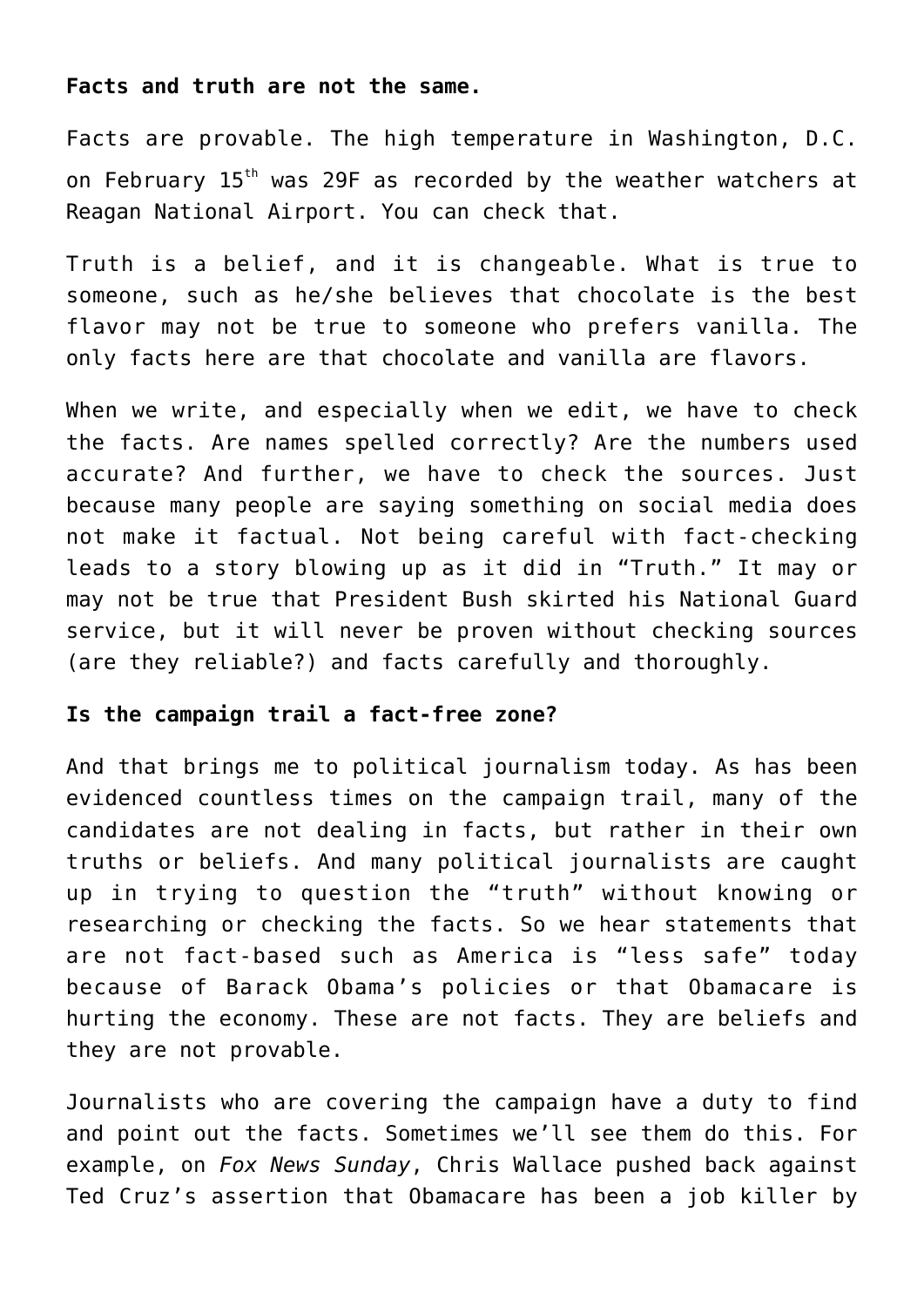quoting the jobless rate, which is the lowest it's been since 2008. Cruz then punted and blamed the fact checkers, saying they were not impartial. You can read more [here.](http://www.mediaite.com/tv/thats-changing-the-subject-chris-wallace-confronts-cruz-on-health-care-claims/)

But not all journalists point to facts. We've seen many debates where the candidates' assertions are not challenged. This is partially because there are so many such assertions, and partially because journalists do not necessarily know the facts. Just this weekend during the Republican debate, most of the candidates said that Obama should not (could not?) appoint a justice to the Supreme Court to replace Antonin Scalia (who died Saturday). Some claimed there was precedent for this. We've since learned of the so-called Thurmond rule, where, according to Senator Strom Thurmond, no appointments would be confirmed in the summer previous to the end of a president's term. However, this is not actually a "rule" but rather a tradition, and one that is not really enforced. But, facts aside, Republican candidates keep insisting there is precedent. We even saw Ted Cruz state that if Obama appoints someone, the Second Amendment would "die." I didn't see any push back, perhaps because this is so belief-based there are no facts to counter the argument with.

## **And then, if journalists do push back…**

Remember when Donald Trump claimed he saw Muslims celebrating the 9-11 attacks in the streets of New Jersey? To him, the truth was United States Muslims celebrated the country being attacked. The facts were that no such outdoor celebration occurred in New Jersey. None. Some journalists pushed back, citing the facts, but Trump doesn't care about facts, especially if they do not substantiate his beliefs. And especially if continuing to refute facts gives him more publicity, but that's another story.

Our democracy is in real danger when beliefs trump facts. Journalists must do their job make sure that they are presenting facts and not beliefs. They should not let the